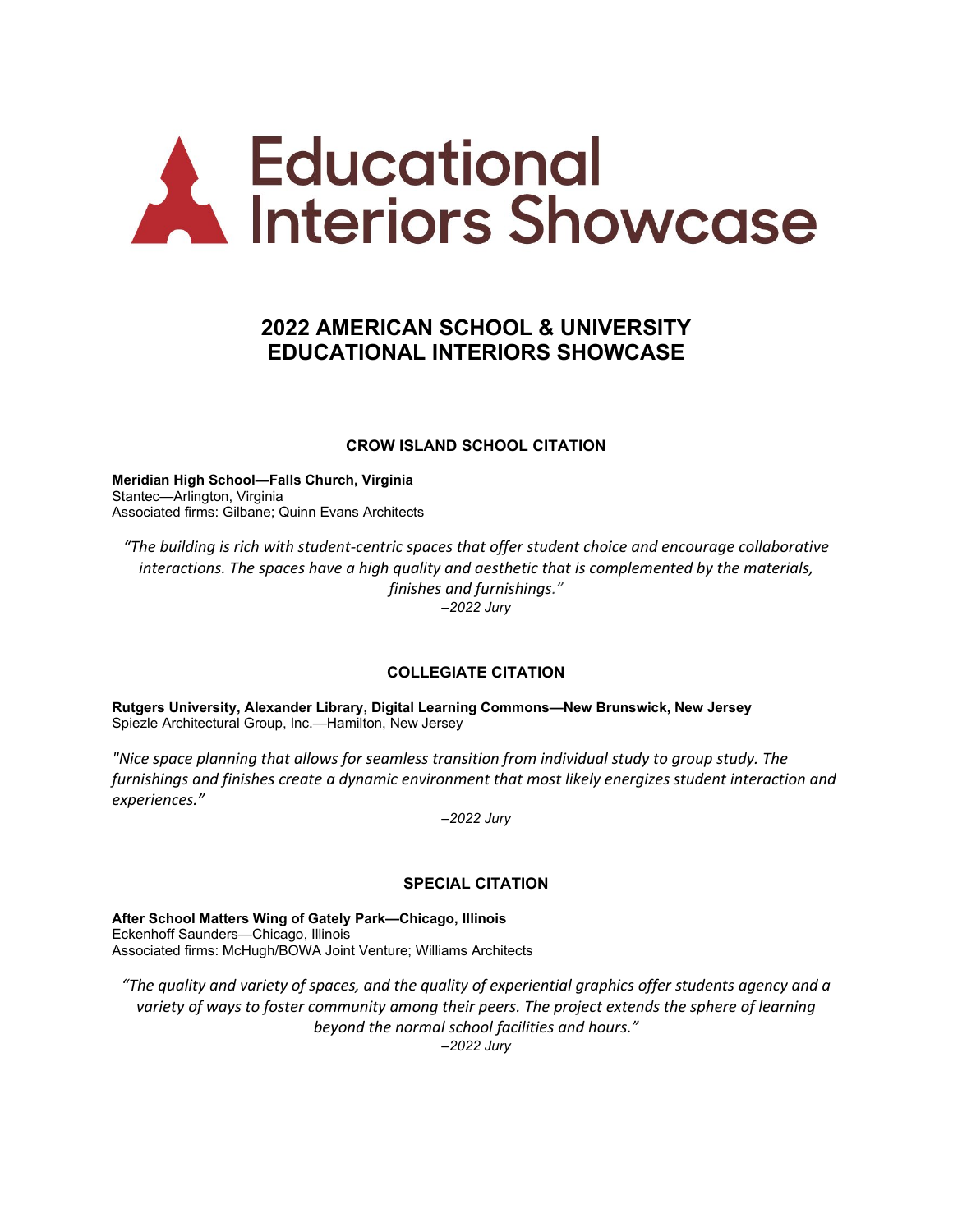#### **GOLD CITATIONS**

**Harpeth Hall, Bullard Bright IDEA Lab—Nashville, Tennessee**

Orcutt | Winslow—Nashville, Tennessee

*"Great conversion of existing space that was not serving the needs of the campus. The renovation transformed a dark gym into a bright, light and airy space with a feminine undertone." –2022 Jury*

#### **New Washington Elementary School—Schiller Park, Illinois**

DLA Architects, Ltd.—Itasca, Illinois Associated firms: WT Group; Pease Borst & Associates LLC; Berg Engineering Consultants, Ltd.; Edge Associates Inc.; Hamilton AV Design; Soundscape Engineering LLC; Hitchcock Design Group; Sam Schwartz Consulting, LLC; Schultz Squared Architects LLC

*"The project demonstrates a clarity of purpose. Good use of color and playful shapes...and a slide!" –2022 Jury*

#### **SILVER CITATIONS**

**Benjamin Banneker Academic High School—Washington, District of Columbia** Perkins Eastman DC—Washington, District of Columbia Associated firm: Moody Nolan

*"The open tiered library spaces work well within this building structure. The clarity of organization is strong, and the narrative matches the imagery and aesthetic of an institution of higher education." –2022 Jury*

**John Lewis Elementary School—Washington, District of Columbia** Perkins Eastman DC—Washington, District of Columbia

*"It's impressive that such beautifully designed spaces can also dramatically reduce energy and create one of the healthiest, highest-performing schools in the country." –2022 Jury*

# **BRONZE CITATIONS**

**Capps Middle School—Warr Acres, Oklahoma** LWPB Architecture—Oklahoma City, Oklahoma Associated firms: DLR Group; Lingo Construction

*"An intriguing project. Appreciate the learning community approach. It works really well architecturally and as an interior space." –2022 Jury*

**Redbud Elementary School—Round Rock, Texas** PBK—Austin, Texas

*"Such a fun and inviting library space for the young learners to enjoy. A clear and fully executed concept based on natural motifs and connection to nature."*

*–2022 Jury*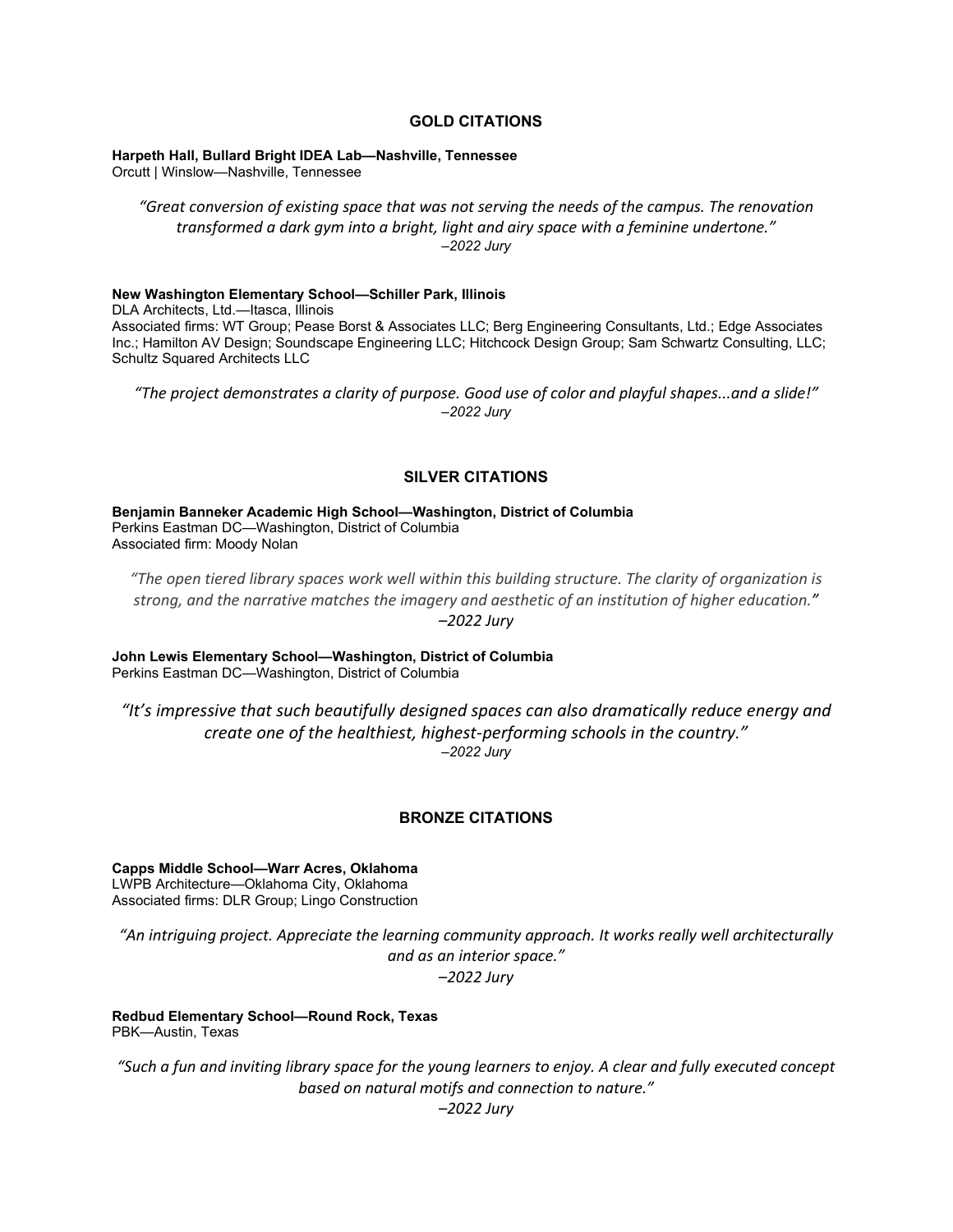# **OUTSTANDING DESIGNS**

#### **ADMINISTRATIVE AREAS/OFFICES**

**San Bernardino City Unified School District Administrative Center—Highland, California** Ruhnau Clarke Architects—Riverside, California Associated firm: D&M Martin Construction

**Texas School for the Deaf Administration and Welcome Center and Early Learning Center—Austin, Texas** McKinney York Architects—Austin, Texas

**The Center for Leadership at Florida International University—Miami, Florida** Alleguez Architecture, Inc.—Miami, Florida Associated firms: SGM Engineering, Inc.; Stobs Bros. Construction Co.

#### **AUDITORIUMS/MUSIC ROOMS**

**Carroll ISD Fine Arts Complex—Southlake, Texas** Huckabee—Fort Worth, Texas Associated firms: Muckleroy & Falls; Image Engineering Group; WJHW; Langan Engineering; LA Fuess Partners; Wharry Engineering

**Mustang Performing Arts Center—Mustang, Oklahoma** MA+ Architecture—Oklahoma City, Oklahoma

**The Choi Family Music Production Center at Occidental College—Los Angeles, California** nonzero\architecture—Santa Monica, California

#### **CAFETERIAS/FOOD SERVICE AREAS**

**The MarketPlace—Washington, District of Columbia** BKP Architects—Philadelphia, Pennsylvania

**University of Utah Kahlert Village Dining—Salt Lake City, Utah** MHTN Architects—Salt Lake City, Utah Associated firms: TreanorHL; Ricca Design Studios

#### **CAREER CENTERS**

**Davis Catalyst Center—Kaysville, Utah** VCBO Architecture—Salt Lake City, Utah

**Robert G. Freeman Center for Career and Completion—Pasadena, California** A4E (Architecture for Education Inc.)—Pasadena, California

#### **CLASSROOMS**

**Ann Richards School—Austin, Texas** O'Connell Robertson—Austin, Texas

**Delaware City Schools Renovation & Additions—Delaware, Ohio** Triad Architects Ltd.—Columbus, Ohio

**Greenon K12 School—Enon, Ohio** SHP—Cincinnati, Ohio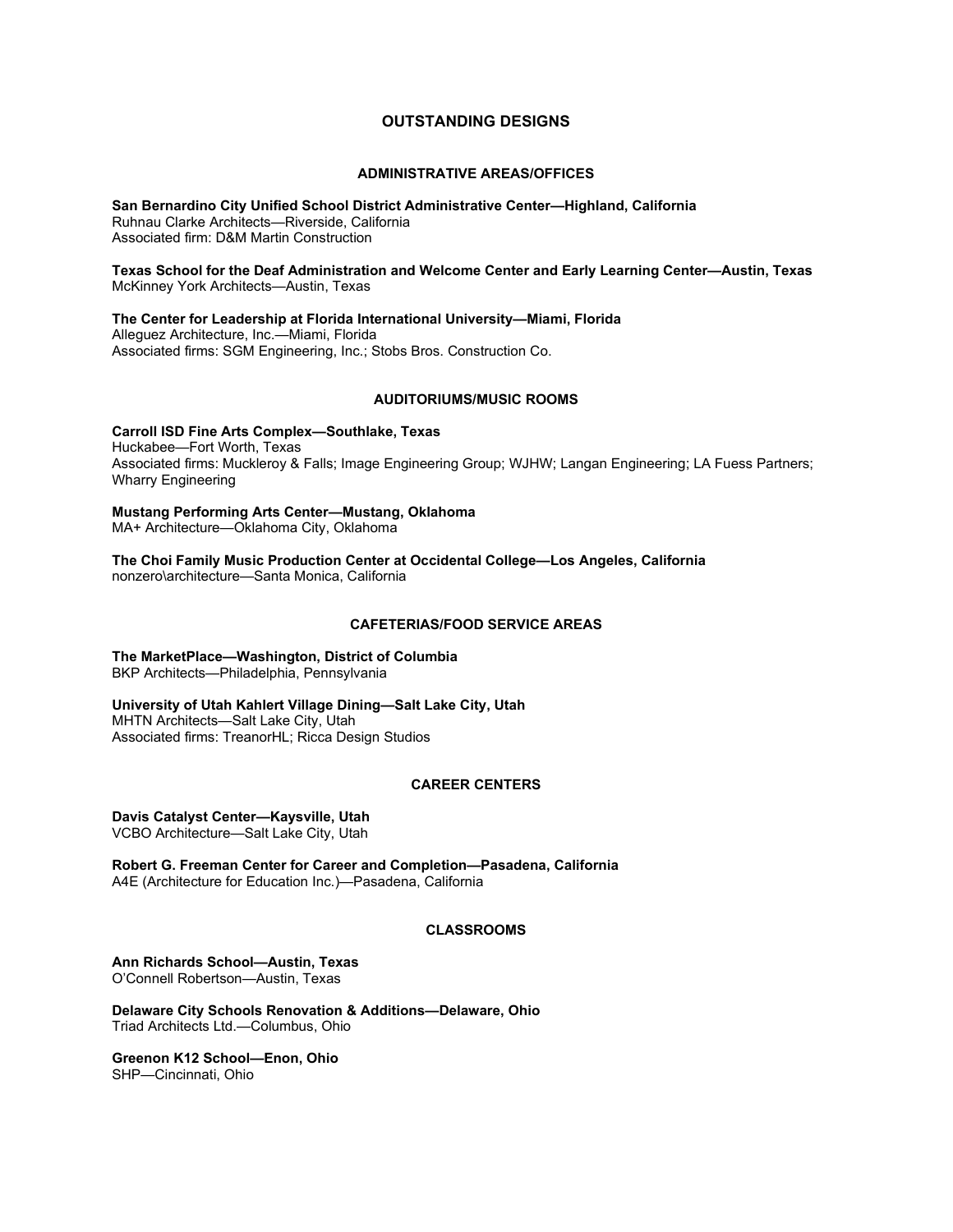#### **CLASSROOMS CONTINUED**

#### **New Washington Elementary School—Schiller Park, Illinois**

DLA Architects Ltd.—Itasca, Illinois Associated firms: WT Group; Pease Borst & Associates LLC; Berg Engineering Consultants, Ltd.; Edge Associates Inc.; Hamilton AV Design; Soundscape

#### **South Point Elementary—Washington, Missouri**

Bond Architects—Clayton, Missouri

#### **The Harvey Schools—Houston, Texas**

Pfluger Architects—Houston, Texas

#### **COMMON AREAS**

**Austin ISD Sanchez Elementary School—Austin, Texas** McKinney York Architects—Austin, Texas

#### **Gallatin High School—Bozeman, Montana**

Cushing Terrell—Bozeman, Montana

**Goshen Intermediate School—Goshen, Indiana**

Barton Coe Vilamaa Architects & Engineers, Inc.—Fort Wayne, Indiana

# **Greenacres Elementary School Additions and Alterations—Scarsdale, New York**

BBS Architects, Landscape Architects & Engineers PC—Patchogue, New York

#### **Ivan G Smith Elementary School—Danvers, Massachusetts**

Tappe Architects—Boston, Massachusetts Associated firms: WT Rich, PMA Consultants, Frank Locker Educational Planning, Edvance Technology Design, Engineer's Design Group

#### **Lobby Addition at The Bronxville School—Bronxville, New York**

Lan Associates—Midland Park, New Jersey

#### **Major Howard W. Beal School—Shrewsbury, Massachusetts**

Lamoureux Pagano Associates | Architects—Worcester, Massachusetts

#### **New 4/5 Elementary Building—Coldwater, Michigan**

TowerPinkster—Kalamazoo, Michigan Associated firms: Shrout Tate Wilson Consulting Engineers; Strauser Construction

#### **Newton Middle School Campus—Littleton, Colorado**

Jacobs—Englewood, Colorado Interior design firm: RTA Architects Associated firm: GH Phipps

#### **Potomac Shores Middle School—Dumfries, Virginia**

Moseley Architects—Richmond, Virginia Associated firms: Johnson, Mirmiran & Thomspon; V.F. Pavone Construction Company; Hoachlander Davis Photograpy; Foodservice Consultants Studio; Christopher Consultants

**Tulsa Technology Center, Lemley Memorial Campus Client Service Center—Tulsa, Oklahoma** GH2 Architects—Tulsa, Oklahoma

#### **Vanguard High School—Mesquite, Texas** WRA Architects—Dallas, Texas

**West Bountiful Elementary School—West Bountiful, Utah** MHTN Architects—Salt Lake City, Utah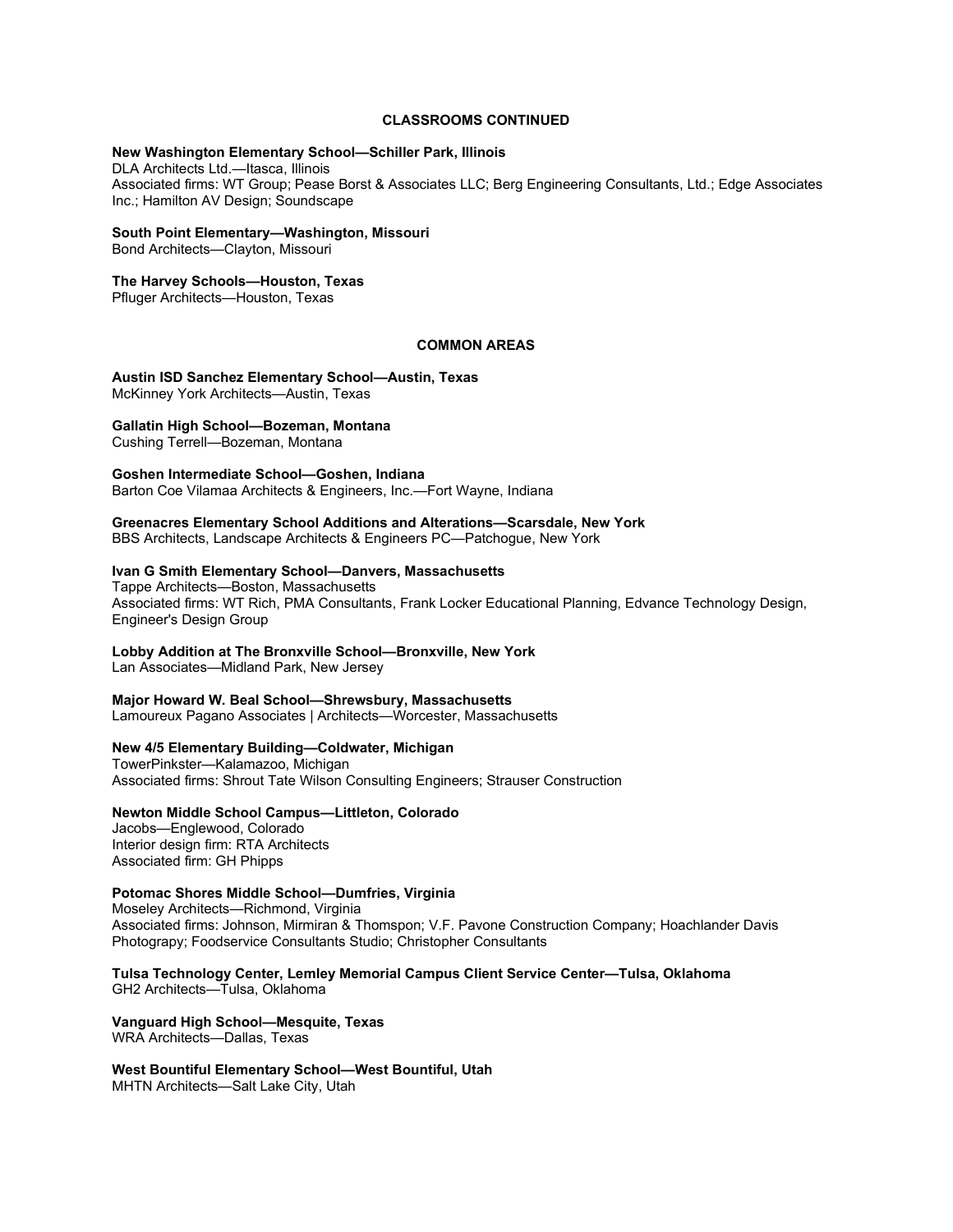#### **COMMON AREAS CONTINUED**

# **West De Pere Intermediate School—De Pere, Wisconsin**

Bray Architects—Milwaukee, Wisconsin

#### **EXHIBITION SPACES/GALLERIES**

**School of The Art Institute Galleries and Graduate Studios – 33 E. Washington—Chicago, Illinois** Weese Langley Weese Architects Ltd.—Chicago, Illinois Associated firms: Eastlake Studio

#### **HEALTH CARE FACILITIES/TEACHING HOSPITALS**

**Creighton University, Virginia G. Piper Charitable Trust Health Sciences Building—Phoenix, Arizona** RDG Planning & Design—Omaha, Nebraska Associated firm: Butler Design

#### **HISTORIC PRESERVATION**

**Port Chester-Rye Brook High School Academic Addition—Port Chester, New York** Fuller & D'Angelo P.C.—Elmsford, New York

#### **INTERIOR RENOVATION**

**Charles F. Brush High School—Lyndhurst, Ohio**  ThenDesign Architecture—Willoughby, Ohio

**Daverman Hall Nursing School Renovation—Grand Rapids, Michigan** C2AE—Grand Rapids, Michigan

**Grand Rapids Community College, Lakeshore Campus—Holland, Michigan** GMB Architecture + Engineering—Holland, Michigan Associated firm: The Christman Company

**School District of Somerset, Wisconsin, High School Addition and Renovation—Somerset, Wisconsin** Wold Architects & Engineers—St. Paul, Minnesota

**Science Learning Commons - Lawrence University—Appleton, Wisconsin** RAMLOW/STEIN Architecture + Interiors—Milwaukee, Wisconsin

#### **Tampa Heights Elementary Magnet School—Tampa, Florida**

FleischmanGarciaMaslowski Architecture—Tampa, Florida Associated firms: JE Dunn Construction Company; Fishman & Associates; Campo Engineering, Inc.; Master Consulting Engineers, Inc.; VoltAir Consulting Engineers; Engineering Matrix, Inc.; Ekistics Design Studio, Inc.; Driggers Engineering Services, Inc.; Element Engineering Group

#### **Valence College Preparatory Charter School—New York, New York**

Loci Architecture-New York, New York

#### **INTERIOR WORK IN PROGRESS**

**Colton High School Culinary/Hospitality CTE Complex—Colton, California** Ruhnau Clarke Architects—Riverside, California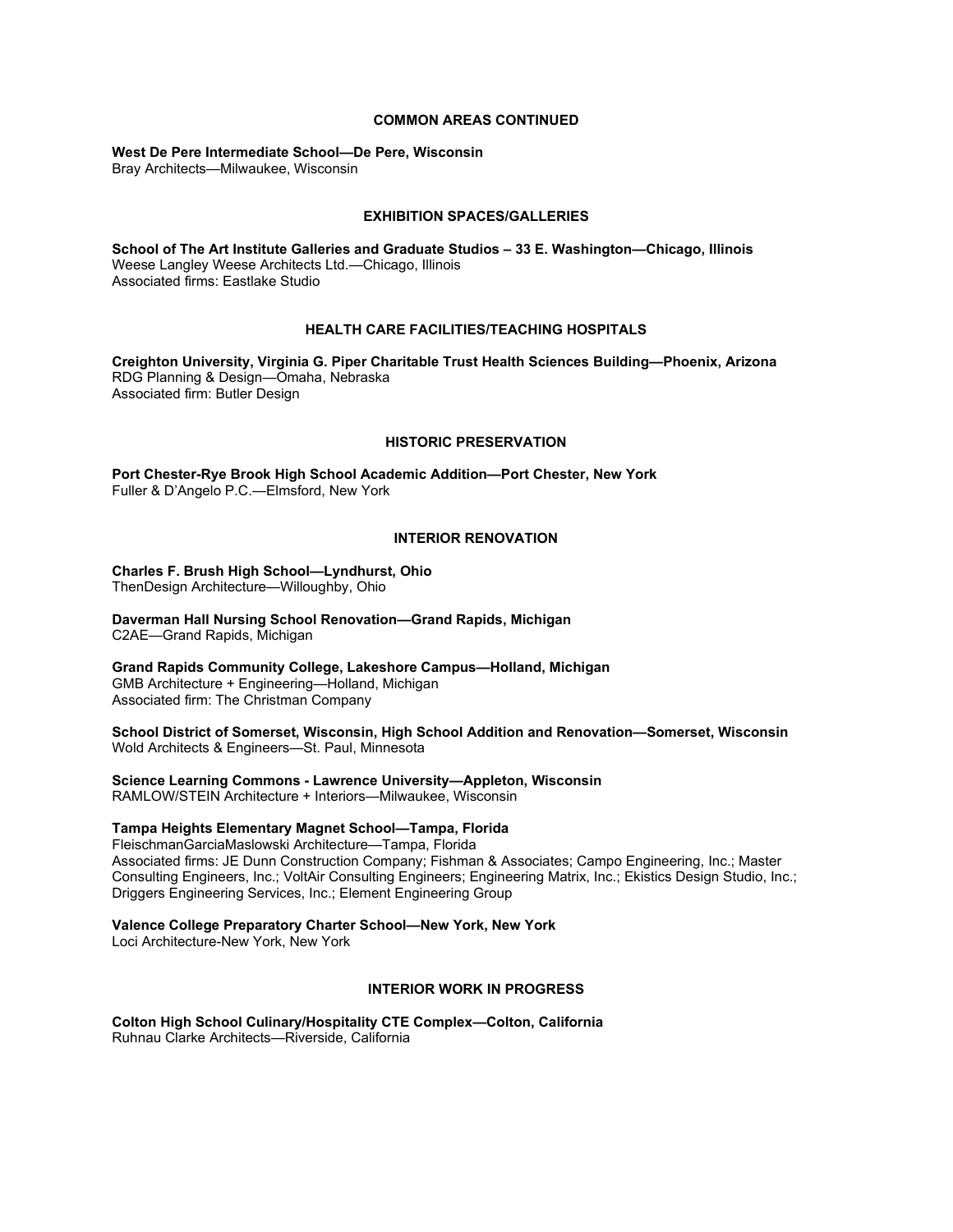#### **INTERIOR WORK IN PROGRESS CONTINUED**

#### **Gudy Gaskill Elementary School—Littleton, Colorado**

Jacobs—Englewood, Colorado Interior design firm: Hord Coplan Macht Associated firm: Howell Construction

#### **The Artificial Intelligence Center at Miami Dade College's North Campus—Miami, Florida**

Alleguez Architecture, Inc.—Miami, Florida Associated firms: Bliss & Nyitray, Inc; SGM Engineering, Inc.; MEP Engineering Inc.; Stobs Bros. Construction Co.

#### **LABORATORIES**

#### **New Chemistry Building—Norfolk, Virginia**

Moseley Architects—Richmond, Virginia Associated firms: SmithGroup; Ann P. Stokes; Bowen Technovation; GET Solutions; Facility Dynamics; Forella Group; JSJ Design Group; Lynch Mykins; NV5 Engineering & Technology; Stone Wall Hill Partners; Vanasse Hangen Brustlin; W.M. Jordan Company

#### **LIBRARIES/MEDIA CENTERS**

**Bonnie Oehl Elementary School Modernization—Highland, California** PBK—Rancho Cucamonga, California Associated firm: D&M Martin Construction

**Columbia Public Schools, John Warner Middle School—Columbia, Missouri**

ACI Boland Architects—Kansas City, Missouri Associated firm: PWArchitects

#### **Dr. Justina Ford Elementary School Campus—Littleton, Colorado**

Jacobs—Englewood, Colorado Interior design firm: MOA Architects Associated firm: Roche Constructors

**Hildreth Elementary School—Harvard, Massachusetts**

Arrowstreet—Boston, Massachusetts

**Ina Arbuckle Elementary School Library Modernization—Jurupa Valley, California** Ruhnau Clarke Architects—Riverside, California

#### **Lilly Library Renovation—Bloomington, Indiana**

TowerPinkster—Kalamazoo, Michigan Associated firms: Shrout Tate Wilson Consulting Engineers; Strauser Construction

# **Proposed Middle School for North Brunswick Township—North Brunswick Township, New Jersey**

USA Architects, Planners + Interior Designers—Somerville, New Jersey

#### **Rossville K-12 Media Center—Rossville, Indiana**

Lancer + Beebe LLC—Indianapolis, Indiana Associated firms: Sims-Durkin Associates; Lynch, Harrison & Brumleve, Inc.; Abonmarche

# **Somerville High School, Media Center—Somerville, Massachusetts**

SMMA—Cambridge, Massachusetts

**Starkey Ranch Theatre Library Cultural Center—Odessa, Florida** FleischmanGarciaMaslowski Architects—Tampa, Florida Associated firm: Walbridge

#### **Sunset Primary Schools—West Linn, Oregon**

IBI Group—Portland, Oregon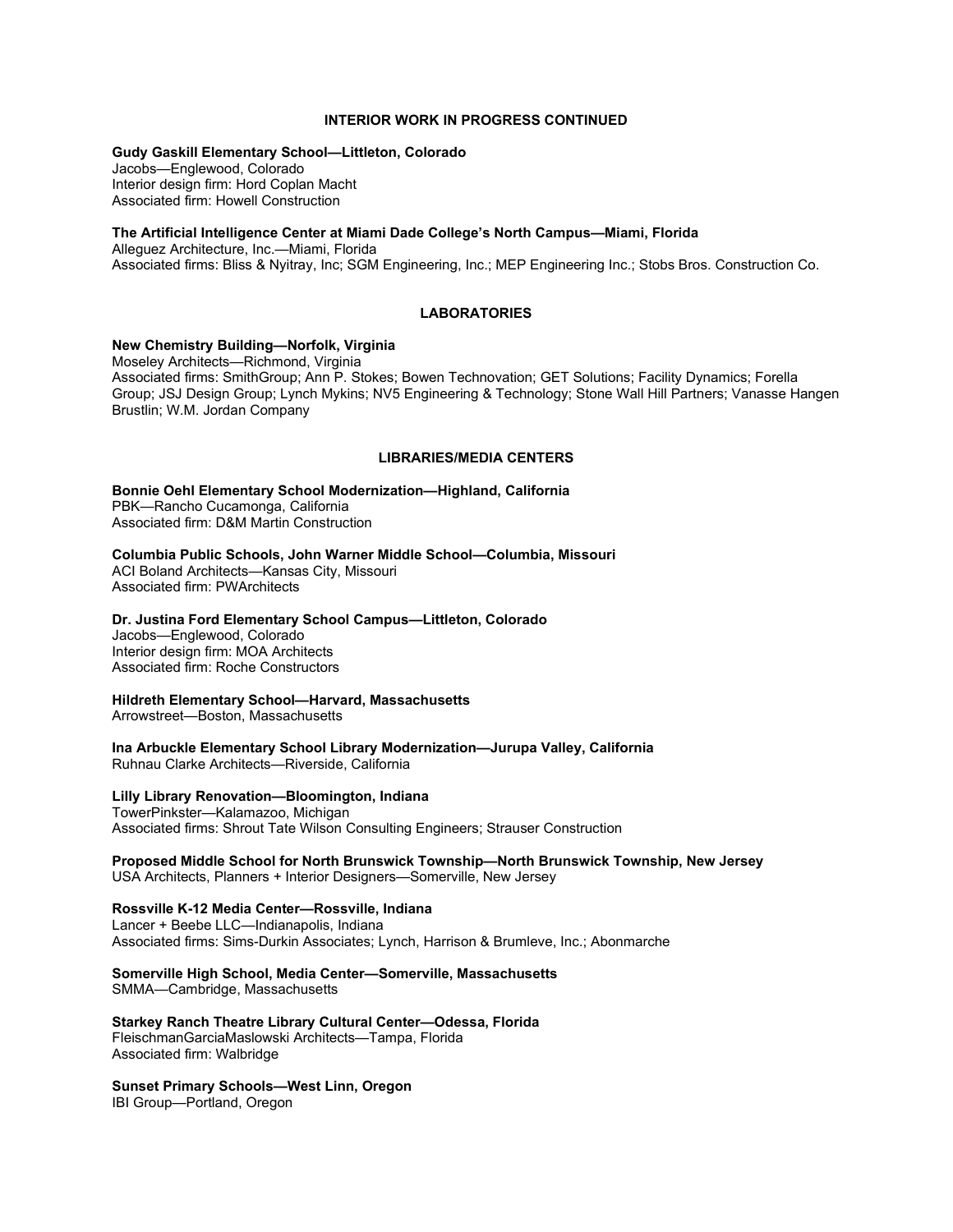#### **PHYSICAL EDUCATION FACILITIES/RECREATION CENTERS**

**Ben Lomond High School Athletic Center—Ogden, Utah** VCBO Architecture—Salt Lake City, Utah

**Castaic High School Gymnasium—Castaic, California** Ruhnau Clarke Architects—Riverside, California

**Hillcrest High School Athletics—Midvale, Utah** FFKR Architects—Salt Lake City, Utah

**The Graham Athletics & Wellness Center—Philadelphia, Pennsylvania** EwingCole—Philadelphia, Pennsylvania

#### **PRE-K/EARLY CHILDHOOD EDUCATION**

**Lincoln Elementary School—Gahanna, Ohio** Triad Architects—Columbus, Ohio

**Texas School for the Deaf Administration and Welcome Center and Early Learning Center—Austin, Texas** McKinney York Architects—Austin, Texas

#### **RESIDENCE HALLS/LOUNGES**

**New Hall—Columbia, Missouri** Cordogan Clark Ittner—St. Louis, Missouri

#### **SERVICE FACILITIES**

**Saddleback High School El Paseo—Santa Ana, California** Ruhnau Clarke Architects—Riverside, California

#### **STUDENT CENTERS/SERVICE AREAS**

**Campbell University, Oscar N. Harris Student Union—Buies Creek, North Carolina** Little Diversified Architectural Consulting, Inc.—Durham, North Carolina Associated firms: TA Loving; Stewart Engineering; Tipton Associates; RMF Engineering; Surface 678; Mark Herboth Photography

**SMC Student Services Building—Santa Monica, California** Huitt-Zollars—Houston, Texas Associated firms: Bernard Bros, Inc.; KFPP Consulting; P2S Engineers; Melendrez Landscape Architecture; PAL id Studio; MDC Engineers

**Stony Brook University, UNITI Cultural Center—Stony Brook, New York** DIGroup Architecture—New Brunswick, New Jersey

**Student Success Center—St. Petersburg, Florida**

Wannemacher Jensen Architects, Inc.—St. Petersburg, Florida

#### **TECHNOLOGY/STEM CENTERS**

**Cathedral High School Addition and Renovations—St. Cloud, Minnesota** ATSR—Minneapolis, Minnesota Associated firms: IMEG; VAA